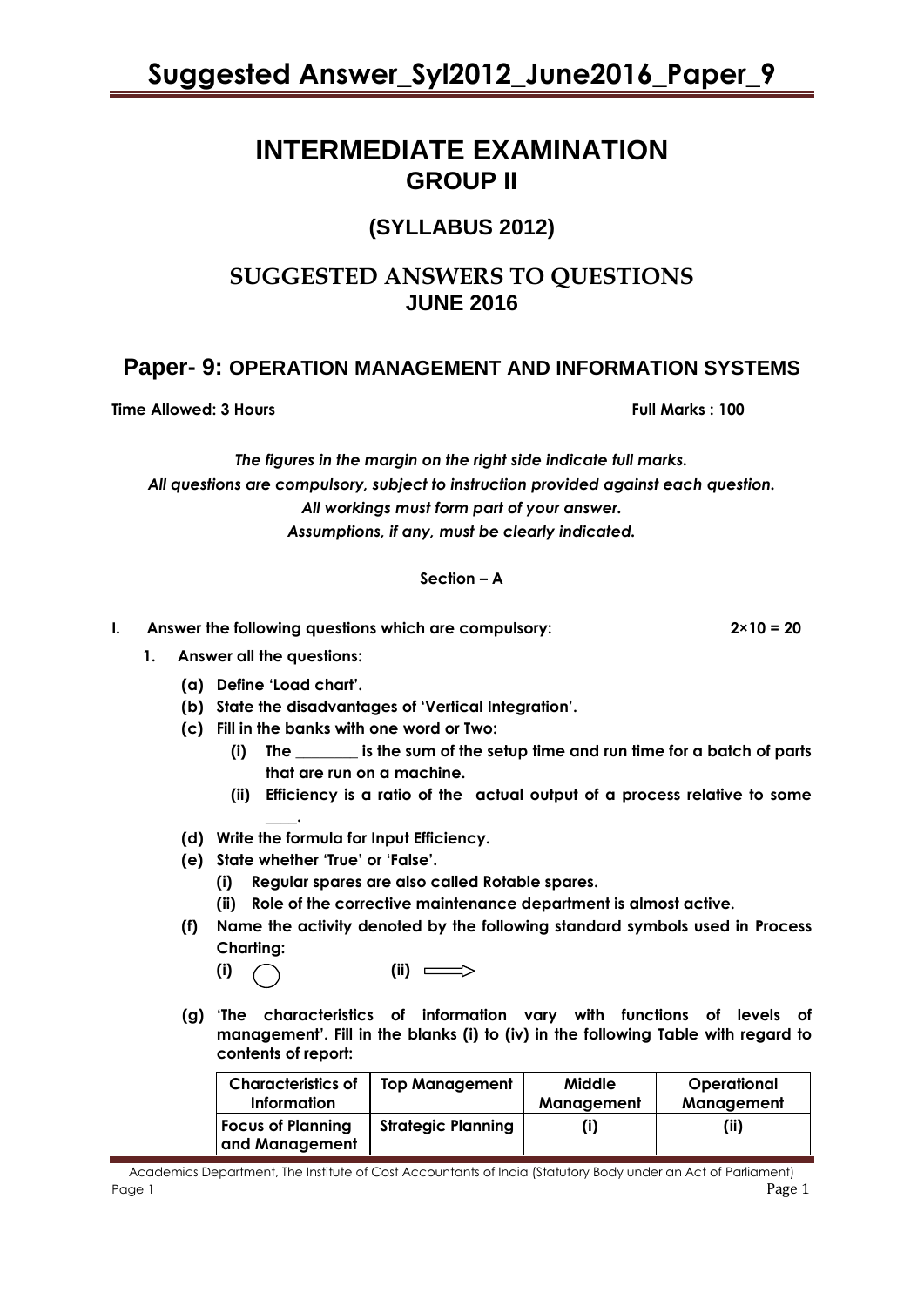| <b>Boundary</b> | (iii) | ïv. | ternal |
|-----------------|-------|-----|--------|
|-----------------|-------|-----|--------|

- **(h) Please complete the following sentence by putting in appropriate words in the blank positions: 'Configuration of an ERP system deals with handling of numerous usage controls, which can be switched \_\_\_\_\_\_\_\_\_or switched \_\_\_\_\_\_\_\_\_\_\_, so as to balance its functionalities to extant needs. First thing to happen is to \_\_\_\_\_\_\_\_\_specific modules needed and\_\_\_\_\_\_\_\_\_these modules, as per the scope of the project.**
- **(i) List two important responsibilities of Database Administrator in a database environment.**
- **(j) 'It is often said that we are in the information age, and that information is a valuable commodity.' Explain two areas in a business situation where information can be effectively used.**

#### **2. Match List A with List B: 1×5 = 5**

| List A                       | List B                                      |
|------------------------------|---------------------------------------------|
| $(\alpha)$ Simulation        | (1) Controlling redundancy                  |
| (b) Quality Circle           | $(2)$ Reliability                           |
| $(c)$ Insurance spares       | (3) Voluntary group to identify problems    |
| (d) Attribute of information | (4) Model of real phenomenon                |
| $(e)$ Using a DBMS           | $(5)$ High reliability and rare requirement |

#### **Answer I. 1:**

- (a) A load schedule or load chart is a procedure for comparing the actual load (labour hours and machine hours) required to produce the products as per the MRS against the available capacity (labour hours and machine hours) in each week.
- (b) Disadvantages of vertical integration are:
	- (i) Not attractive for low volumes.
	- (ii) High capital investment and operating costs.
	- (iii) Less ability to react more quickly to changes in customer demands, competitive actions and new techniques.
- (c) (i) The operation time is the sum of the setup time and run time for a batch of parts that is run on a machine.
	- (ii) Efficiency is a ratio of the actual output of a process relative to some standard.
- (d) Input efficiency = Actual consumption /Desired or standard consumption
- (e) (i) False.

(ii) False.

- (f) (i) Operation, (ii) Transportation or movement.
- (g) (i) Resource Management, (ii) Day-to-day activities, (iii) Internal & External, (iv) Internal.
- (h) Configuration of an ERP system deals with handling of numerous usage controls, which can be switched off or switched on, so as to balance its functionalities to extant

Academics Department, The Institute of Cost Accountants of India (Statutory Body under an Act of Parliament) Page 2 Page 2 Page 2 Page 2 Page 2 Page 2 Page 2 Page 2 Page 2 Page 2 Page 2 Page 2 Page 2 Page 2 Page 2 Page 2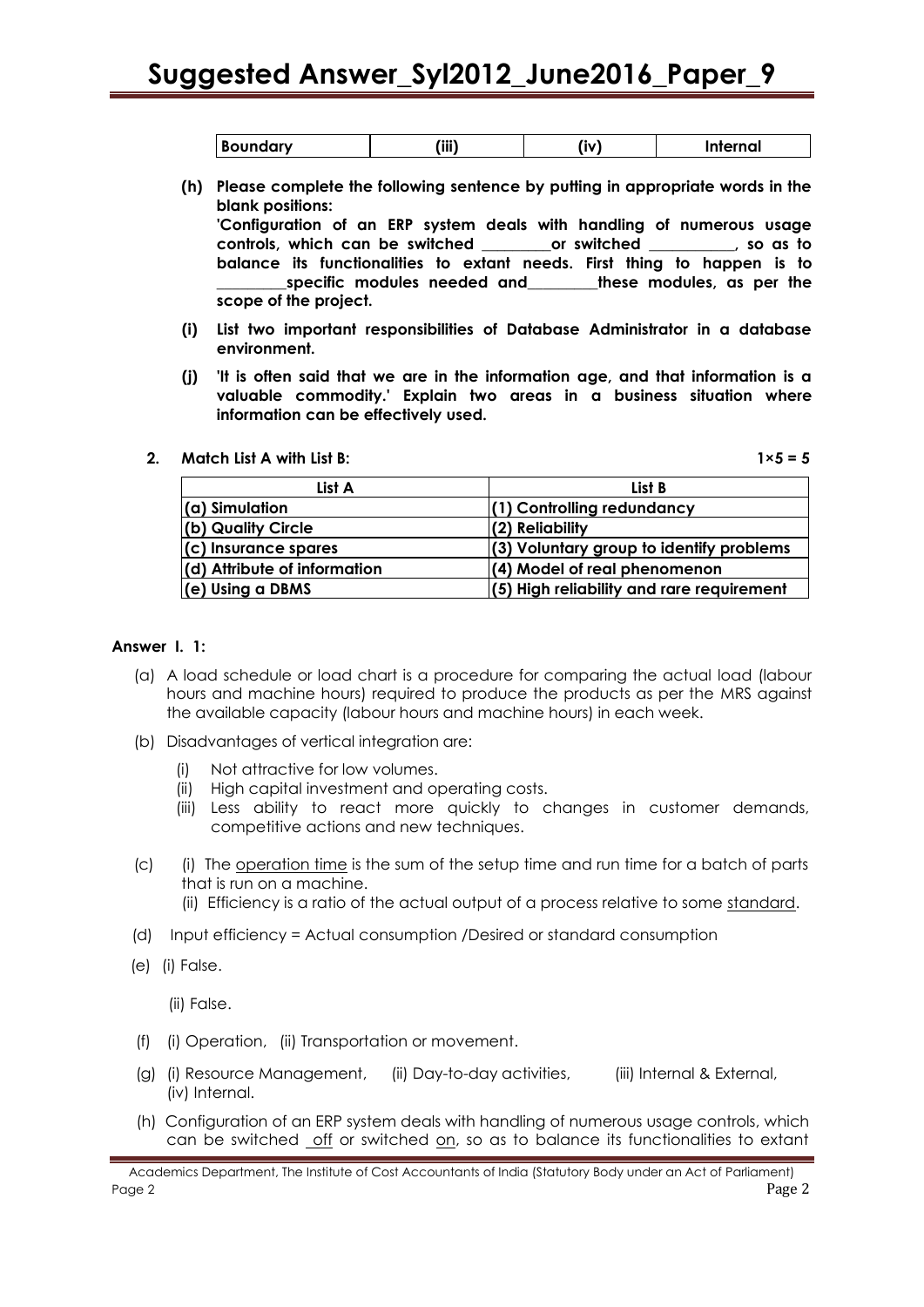needs. First thing to happen is to install specific modules needed and configure these modules, as per the scope of the project.

- (i) In a database environment, the primary resource is the database itself and the secondary resource is the DBMS and related software. Administering these resources is the responsibility of the **Database Administrator** (DBA). The DBA is responsible for authorizing access to the database, for coordinating and monitoring its use, and for acquiring software and hardware resources as needed. The DBA is accountable for problems such as breach-of security or poor system response time.
- (j) Some areas in a business situation where information can be effectively used are:
	- (i) Information allows us to plan how to run our business more effectively e.g. shops can stock what customers want, when they want it, and manufacturers can anticipate demand.
	- (ii) Marketing materials can be targeted at people and customers who could be interested in the products and services. This can lead to increased customer satisfaction and therefore profit

#### **Answer I. 2:**

| List A                       | List B                                |
|------------------------------|---------------------------------------|
| (a) Simulation               | Model of real phenomenon              |
| (b) Quality Circle           | Voluntary group to identify problems  |
| (c) Insurance spares         | High reliability and rare requirement |
| (d) Attribute of information | Reliability                           |
| $(e)$ Using a DBMS           | Controlling redundancy                |

#### **Section B**

#### **II. Answer** *any three* **questions: 15×3=45**

**1. (a) A department works on 8 hours per day, 250 days a year and has the usage data of a machine, as given below: 6**

| Product | <b>Annual demand (units)</b> | <b>Processing time (standard</b><br>time in hours) |
|---------|------------------------------|----------------------------------------------------|
|         | 200                          | 4.0                                                |
|         | 300                          | 6.0                                                |
|         | 400                          | 3 O                                                |

**Determine the number of machines required.**

- **(b) 'Operations management is responsible for producing goods and / or services. In this context, define 'Operating System' and state the principal functions of an operating system. 1+4 = 5**
- **(c) The equation of the demand curve of a firm is p = 12 — 04q and the equation of the total cost curve is**  $C = 06q^2 + 4q + 5$ **. Determine price, output, total revenue and profit if the objective of the firm is to maximize profit. 4**

#### **Answer II. 1:**

(a) **Step 1:** To calculate the processing time needed in hours to produce product X, Y and Z in the quantities demanded using the standard time data

Academics Department, The Institute of Cost Accountants of India (Statutory Body under an Act of Parliament) Page 3 Page 2 Page 2 Page 2 Page 2 Page 2 Page 2 Page 2 Page 2 Page 2 Page 2 Page 2 Page 2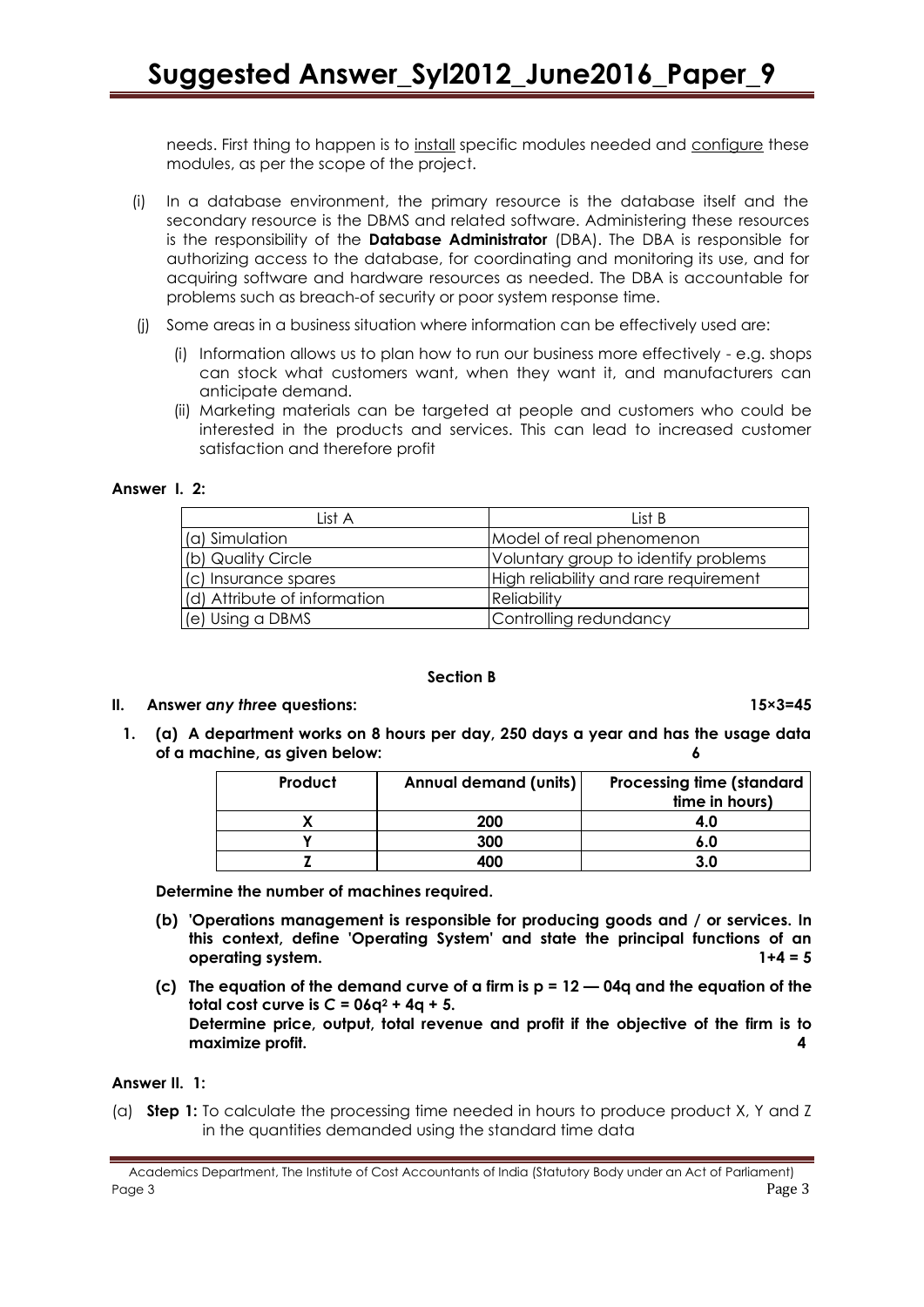| Product | Annual demand (units) | Processing time needed<br>(standard time in hours) |
|---------|-----------------------|----------------------------------------------------|
|         | 200                   | $4.0 \times 200 = 800$ hrs.                        |
|         | 300                   | $6.0 \times 300 = 1800$ hrs.                       |
|         | 400                   | $3.0 \times 400 = 1200$ hrs.                       |
|         | Total                 | 3800 hrs.                                          |

- **Step 2:** Annual production capacity of one machine in standard hours =  $8 \times 250 = 2000$ hours per year
- **Step 3:** Number of machines required
	- = Work load per year/Production capacity per machine
	- = 3800/2000
	- = 1.9 machines = 2 machines.
- (b) An **Operating System** is defined as a configuration of resources combined for the provision of goods or services.

The function of an operating system is a reflection of the purpose it serves for its customers. The following four principal functions identified below also relate to the basic four operations done in any organization:

- 1. **Manufacture:** Manufacturing function is the one which involves some physical transformation, or a change in the **form utility** of the resources. Something is physically created and the output consists of goods which differ physically (e.g., in terms of form, content etc.) from those materials input to the system.
- 2. **Transport:** This function of operating system provides a change in the **place utility** of something or someone in order to satisfy customer. The customer, or something belonging to the customer, is moved from place to place and thus results in the change in location. There is no major change in the form of resources.
- 3. **Supply:** This function provides a change in the **possession utility** of a resource, i.e., the ownership or possession of goods is changed. Unlike manufacture, outputs of the system are physically same as the inputs.
- 4. **Service:** This function primarily results in a change in the **state utility** of a resource. The principal common characteristic is the treatment or accommodation of something or someone. The state or condition of the physical outputs will differ from the inputs as they have undergone same kind of treatment.
- (c) It is assumed that total revenue = R and total profit =  $\pi$

So,  $\pi = R - C = pq - C$ 

or,  $\pi = (12 - 0.4q)q - (0.6q^2 + 4q + 5)$ 

- $= 12q 0.4q^{2} 0.6q^{2} 4q 5$
- $= -q^2 + 8q 5$ .

The first order condition to maximize % requires,  $d\pi/dq = 0$  or, - 2q + 8 = 0

or,  $2q = 8$ 

or,  $q = 4$ 

Academics Department, The Institute of Cost Accountants of India (Statutory Body under an Act of Parliament) Page 4 Page 4 Page 1 Page 1 Page 1 Page 1 Page 1 Page 1 Page 1 Page 1 Page 1 Page 1 Page 1 Page 1 Page 1 Page 1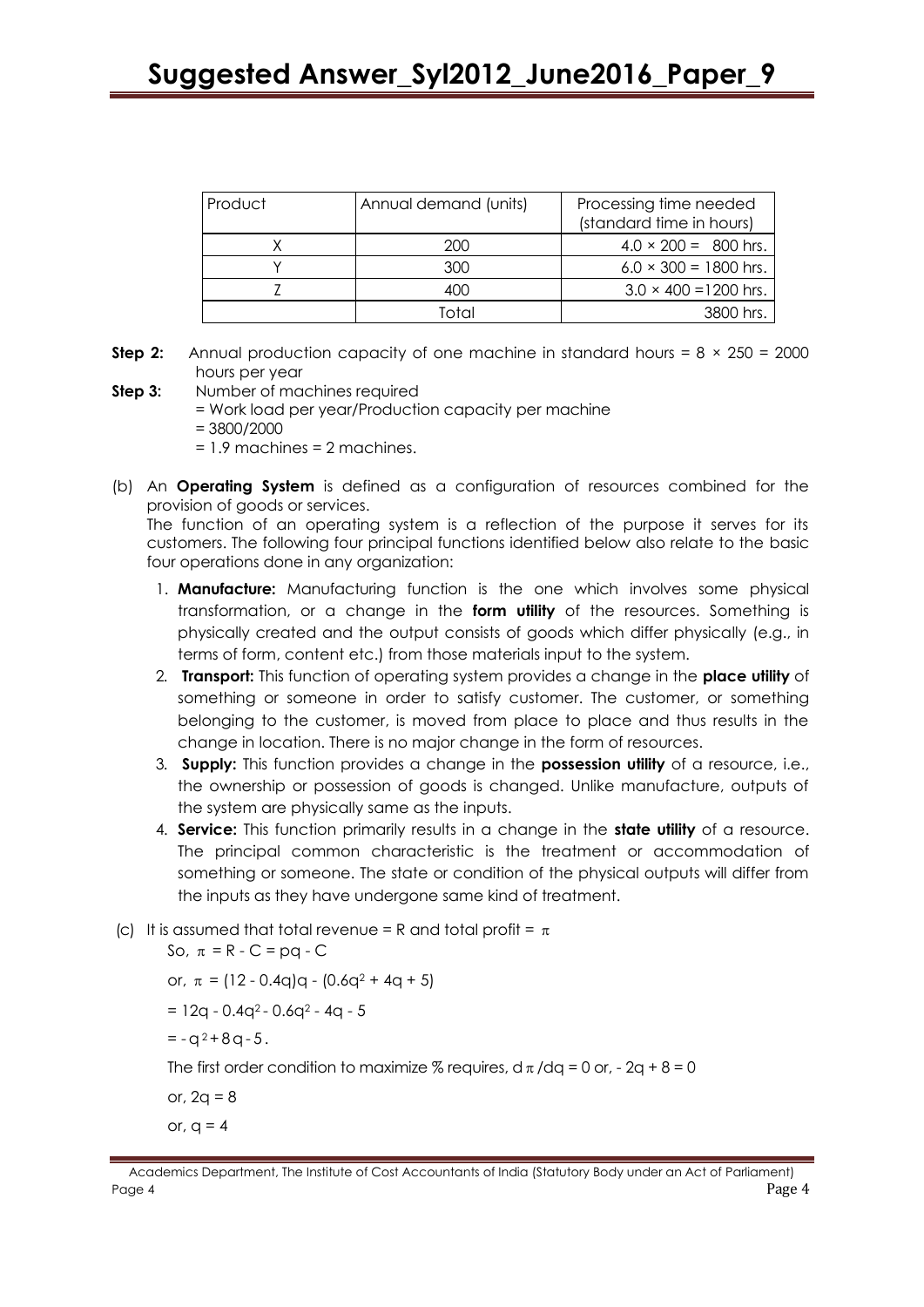$d^2 \pi / dq^2$  = - 2 < 0. So the second order condition is also fulfilled.

Now, when  $q = 4$ ,  $p = 12 - 0.4(4) = 12 - 1.6 = 10.40$ 

 $R = pq = 10.4(4) = 41.6$  and

 $\pi$  = - (4)<sup>2</sup> + 8(4)-5 = -16 + 32 - 5 = 11

**2. (a) The main shaft of Calcinator has a very high reliability of 0.980. The equipment comes from abroad and has a high downtime cost associated with the failure of this shaft. This is estimated at** ` **1.80 crores as the costs of sales lost and other relevant costs. However, this spare is quoted at** `**10 lakhs at present. Should the shaft spare be procured along with the equipment and kept or not?**

 **4**

- **(b) Write down the formula for: 1×3=3**
	- **(i) Performance Ratio (as a percentage)**
	- **(ii) Throughput Ratio**
	- **(iii) Frequency of Breakdown**
- **(c) List the benefits of benchmarking. 8**

#### **Answer II. 2:**

- (a) First Part: The expected cost of down-time
	- = (Probability of failure) × (Cost when break-down occurs)
	- = (1 0.980) × (₹1.80 crores) = ₹ 3.6 lakhs

Second Part: However, the cost of procuring the spare now is  $\bar{\tau}$  10 lakh.

Therefore, expected cost of downtime is less than the cost of spare; hence the spare need not be bought along with the equipment.

- (b) (i) (Actual achievement in effective work done) / (Ideal or basic standard target of achievement) × 100
	- (ii) (Total Throughput Time) / (Value Added Time) **Or,** [Return per factory hr./Cost per factory hr.]
	- (iii) (Number of Break-downs per week) / (Available Machine Hours per week)
- (c) Benefits of Benchmarking
	- (i) Benchmarking is particularly helpful in validating proposals for change.
	- (ii) Benchmarking often results in creative imitation and the adoption of new practices that overcome previous industry barriers.
	- (iii) This search for diversity and for innovative breakthroughs applied elsewhere is at the core of benchmarking benefits.
	- (iv) By sharing information, all parties benefit, because it is difficult to excel in all activates.
	- (v) Sharing information and data is often the first hurdle to be overcome in the Benchmarking process.
	- (vi) Do not, however, attempt benchmarking in areas in which trade secrets or sensitive information determines the outcome of the process.
	- (vii) Benchmarking, used in conjunction with other quality techniques or used alone, can influence how an organization operates.

Academics Department, The Institute of Cost Accountants of India (Statutory Body under an Act of Parliament) Page 5 Page 5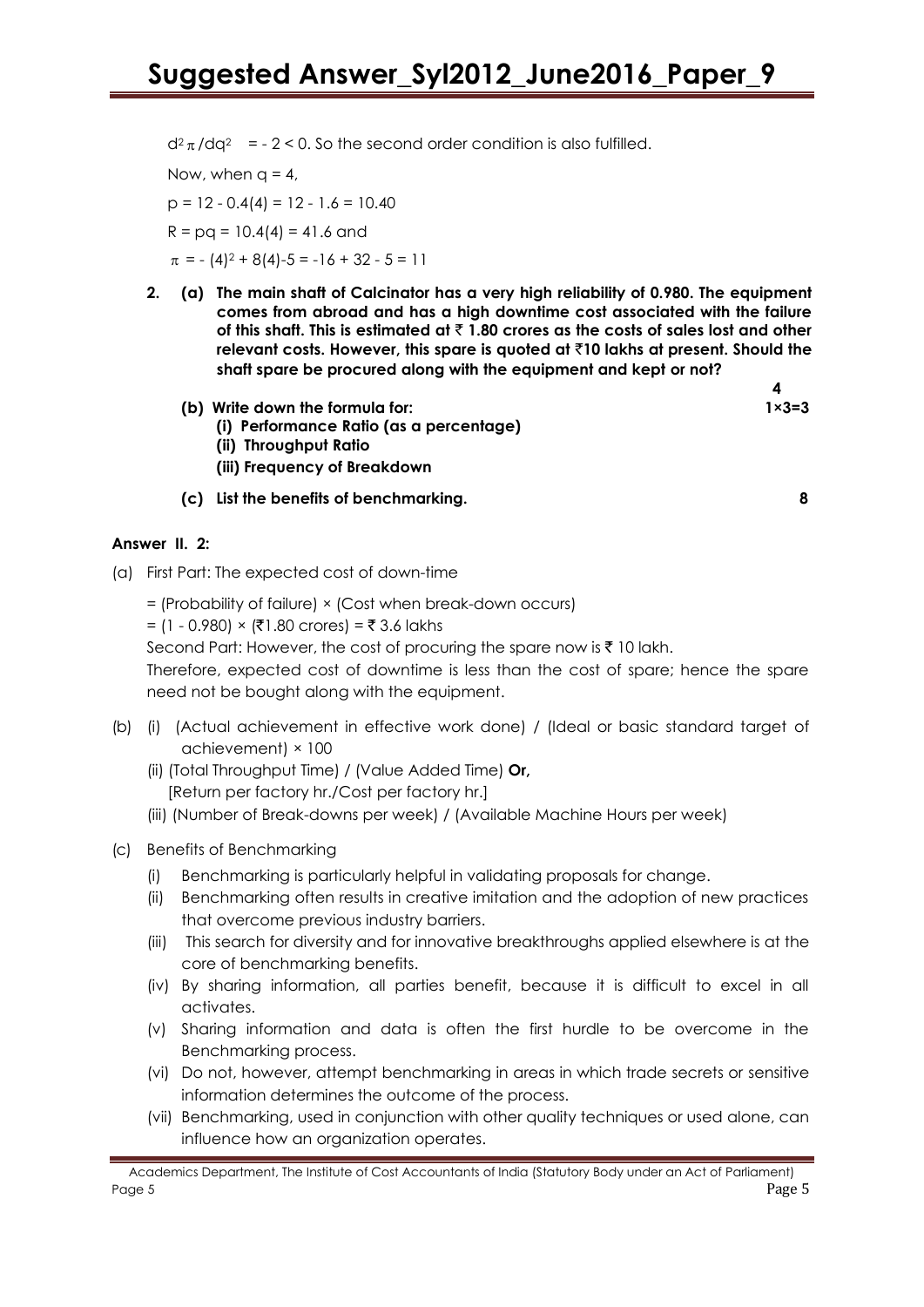- (viii) If the search for "Best", or just "Better" practices is performed correctly, then the likelihood of successful outcome is quite high.
- (ix) Success however, assumes that pitfalls are avoided and prerequisites have been met before Benchmarking is initiated.

#### **3. (a) Expand the following: 1×3 = 3**

#### **(i) JIT, (ii) CBA and (iii) TPM**

**(b) Compute the productivity per machine hour with the following data. Also draw your interpretation.** 

| Month    | No. of machines<br>employed | <b>Working hours</b> | <b>Production Units</b> |
|----------|-----------------------------|----------------------|-------------------------|
| January  | 400                         | 220                  | 99,000                  |
| February | 550                         | 180                  | 1,00,000                |
| March    | 580                         | 220                  | 1,25,000                |
|          |                             |                      |                         |

#### **(c) List the various steps in Maintenance Planning.**

Answer II. 3:

(a) (i) JIT: Just – in – Time (ii) CBA : Cost Benefit Analysis (iii) TPM: Total Productive Maintenance

 $(b)$ 

| Month    | No. of machines | Working | Machine hours | <b>Production units</b> |
|----------|-----------------|---------|---------------|-------------------------|
|          | employed        | hours   |               |                         |
| January  | 400             | 220     | 88,000        | 99,000                  |
| February | 550             | 180     | 99,000        | 1,00,000                |
| March    | 580             | 220     | 1,27,600      | 1,25,000                |

P = Productivity per machine hour

= Number of units produced /Machine hours

For January  $P = 99,000/88,000 = 1.125$  February P = 100,000 / 99,000 = 1.010 March P = 125,000 /127,600 = 0.980

Interpretation: Though the total production in number of units is increasing, the productivity is declining.

#### (c) Steps in Maintenance Planning:

- (i) To know the equipment to be maintained, available technique for maintenance and the facilities available to carry out maintenance work.
- (ii) To establish the priorities of maintenance activities by categorising the activities as emergency work, priority work and non-priority work.
- (iii) To investigate the maintenance work to be done at the workstation to ascertain physical access and space limitations, facilities for lifting and handling (moving), facilities for disposal of water, oil, gas and other hazardous materials, space for keeping the dismantled parts etc.
- (iv) To develop the repair plan on the basis of
	- (a) Recommendation of original equipment manufacturer;
	- (b) Technical experience;
	- (c) Equipment history and

Academics Department, The Institute of Cost Accountants of India (Statutory Body under an Act of Parliament) Page 6 Page 6 Page 1 Page 1 Page 1 Page 1 Page 1 Page 1 Page 1 Page 1 Page 1 Page 1 Page 1 Page 1 Page 1 Page 1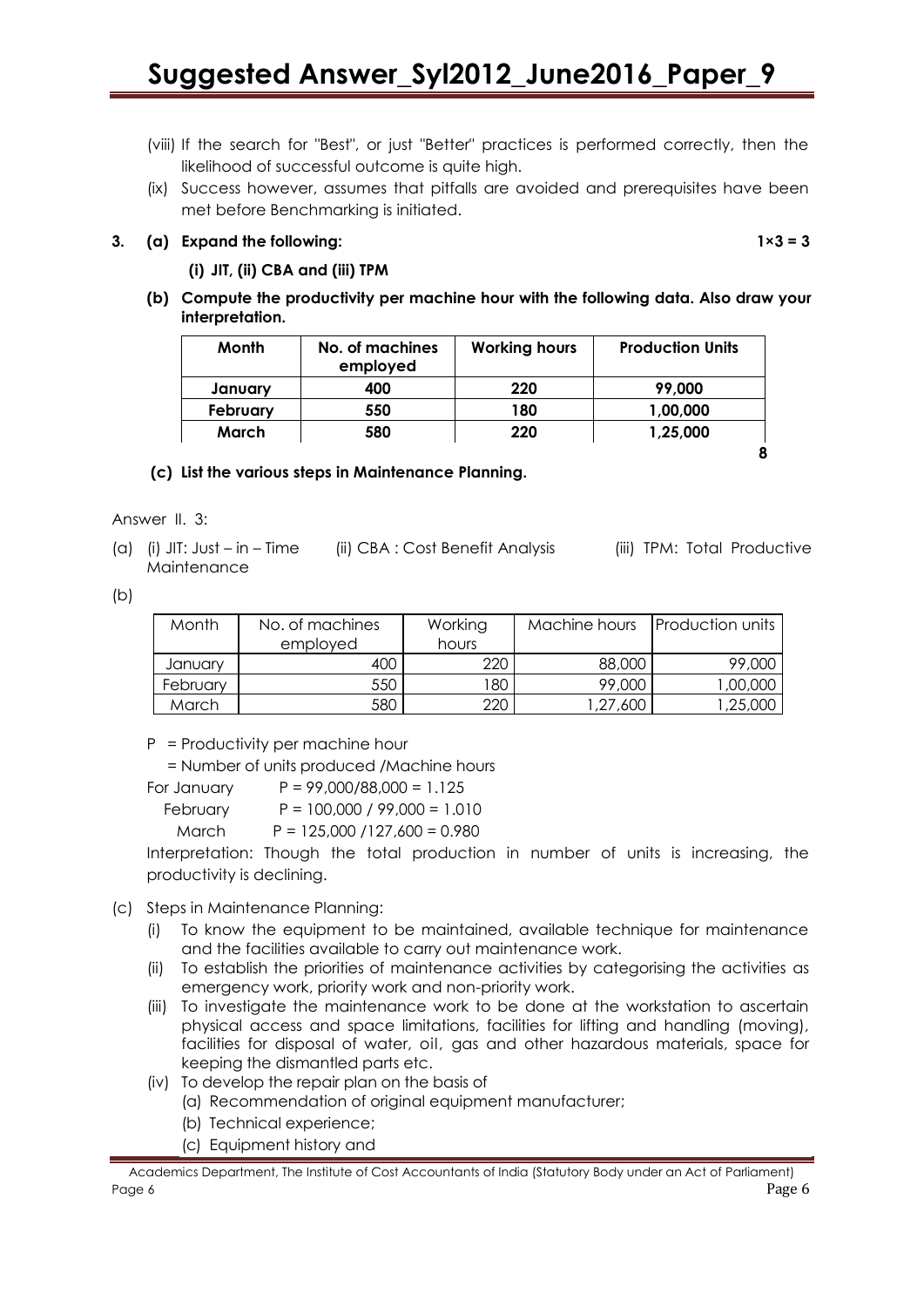- (d) Management decision for a new technique of maintenance work.
- (v) To prepare a list of maintenance materials and spare parts required.
- (vi) To prepare a list of special tools and special facilities such as material handling equipments (such as crane) required.
- (vii) To estimate the time required to do the maintenance work.
- (viii) To provide for necessary safety devices and safety instructions.
- **4. (a) A project consists of five activities. Activities P and Q run simultaneously. The relationship among the various activities is as follows: 4**

| <b>Activity</b> | <b>Immediate Successor</b> |
|-----------------|----------------------------|
|                 |                            |
|                 |                            |

**Activity T is the last operation of the project and it is also immediate successor to R and S. Draw the network of the Project.**

**(b) Define Motion Study.**

**'The principles of motion economy are divided into three groups'. List the three groups. 2+3 = 5**

**(c) Calculate the standard production per shift of 8 hours duration, with the following data: Observed time per unit = 5 minutes, Rating Factor -120%, Total allowances = 30% of normal time. 6**

#### **Answer II. 4:**

(a)



(b) Motion study is the science of eliminating wastefulness resulting from using unnecessary; ill-directed and inefficient motion. The aim of motion study is to find and perpetuate the scheme of least waste methods of labour.

The principles of motion economy are divided into three groups, viz.

- (i) Effective use of the operator
- (ii) Arrangement of the workplace
- (iii) Tools and equipment
- (c) Normal time per unit = Observed time / unit × Rating factor  $= 5 \times (120/100) = 6$ minutes

Academics Department, The Institute of Cost Accountants of India (Statutory Body under an Act of Parliament) Page 7 Page 7 Page 7 Page 7 Page 7 Page 7 Page 7 Page 7 Page 7 Page 7 Page 7 Page 7 Page 7 Page 7 Page 7 Page 7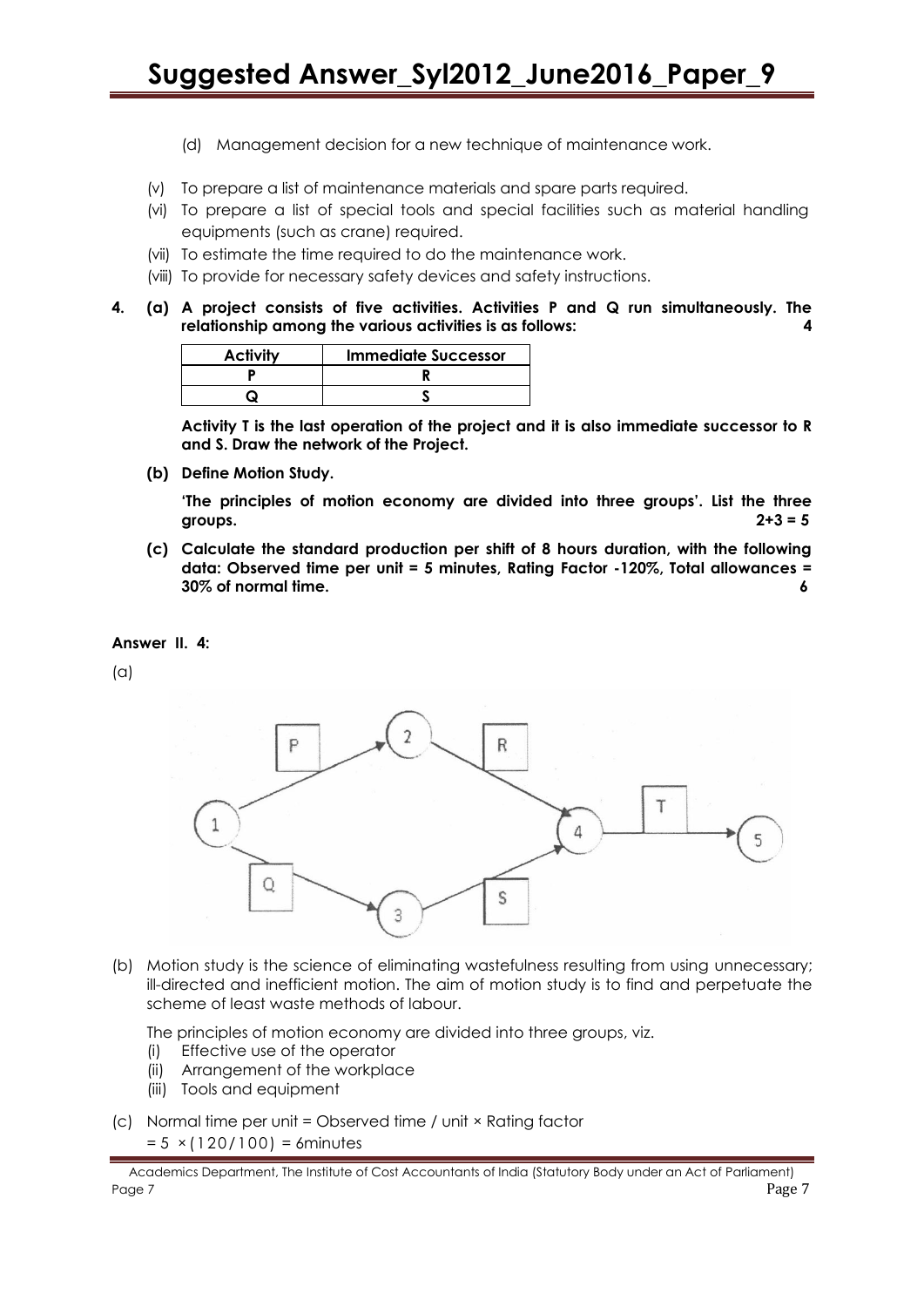Allowances =  $30\%$  of normal time  $\frac{1}{30} \times \frac{6}{100} = 1.8$  minutes Standard time/unit = Normal time/unit + Allowances  $= 6 + 1.8 = 7.8$  minutes / unit

Standard production in shift of 8 hours  $= (8 \times 60) / 7.8 = 61.54$  units.

#### **Section C**

#### **II. Answer** *any two* **questions: 15×2 = 30**

- **1. (a) Distinguish between open and closed systems with examples. 4**
	- **(b)** "**Many persons are involved in the design, use, and maintenance of a large database. We call them the 'actors on the scene' and 'workers behind the scene'." List the categories of persons/ professionals involved in the database with one sentence against each category to describe the responsibility attached to it. 8**
	- **(c) From the following two relations of X and Y, find X ∩ Y: 3**

| <b>Relation X</b> |             |  |
|-------------------|-------------|--|
| <b>Batch No.</b>  | Course      |  |
| 010               | <b>BCOM</b> |  |
| 011               | <b>MCOM</b> |  |
| 012               | BA          |  |
| 013               | <b>MA</b>   |  |
| 014               | <b>BSC</b>  |  |
| 015               | <b>MSC</b>  |  |

| <b>Relation Y</b> |             |  |
|-------------------|-------------|--|
| <b>Batch No.</b>  | Course      |  |
| 011               | <b>MCOM</b> |  |
| 013               | <b>MA</b>   |  |
| 015               | <b>MSC</b>  |  |
| 020               | <b>LLB</b>  |  |
| 025               | <b>PHD</b>  |  |
| 030               | <b>MBBS</b> |  |

#### **Answer II. 1:**

(a) Distinction between open and closed systems:

**Open Systems:** Open systems actively interact with their environment. Such systems regularly get inputs and give outputs to its environment. Open systems are also able to adapt to environmental changes for their survival and growth. Business organization is an example of such system. Marketing System is an open system. The system takes inputs/feedbacks and gives outputs to its environment by way of giving products of the company and also creates new customers.

**Closed Systems:** A closed system is self-contained and does not interact or make exchange across its boundaries with its environment. Closed systems do not get the feedback they need from the external environment and tend to deteriorate eventually. For example, if a marketing system does not get feedback from the market, its

Academics Department, The Institute of Cost Accountants of India (Statutory Body under an Act of Parliament) Page 8 Page 8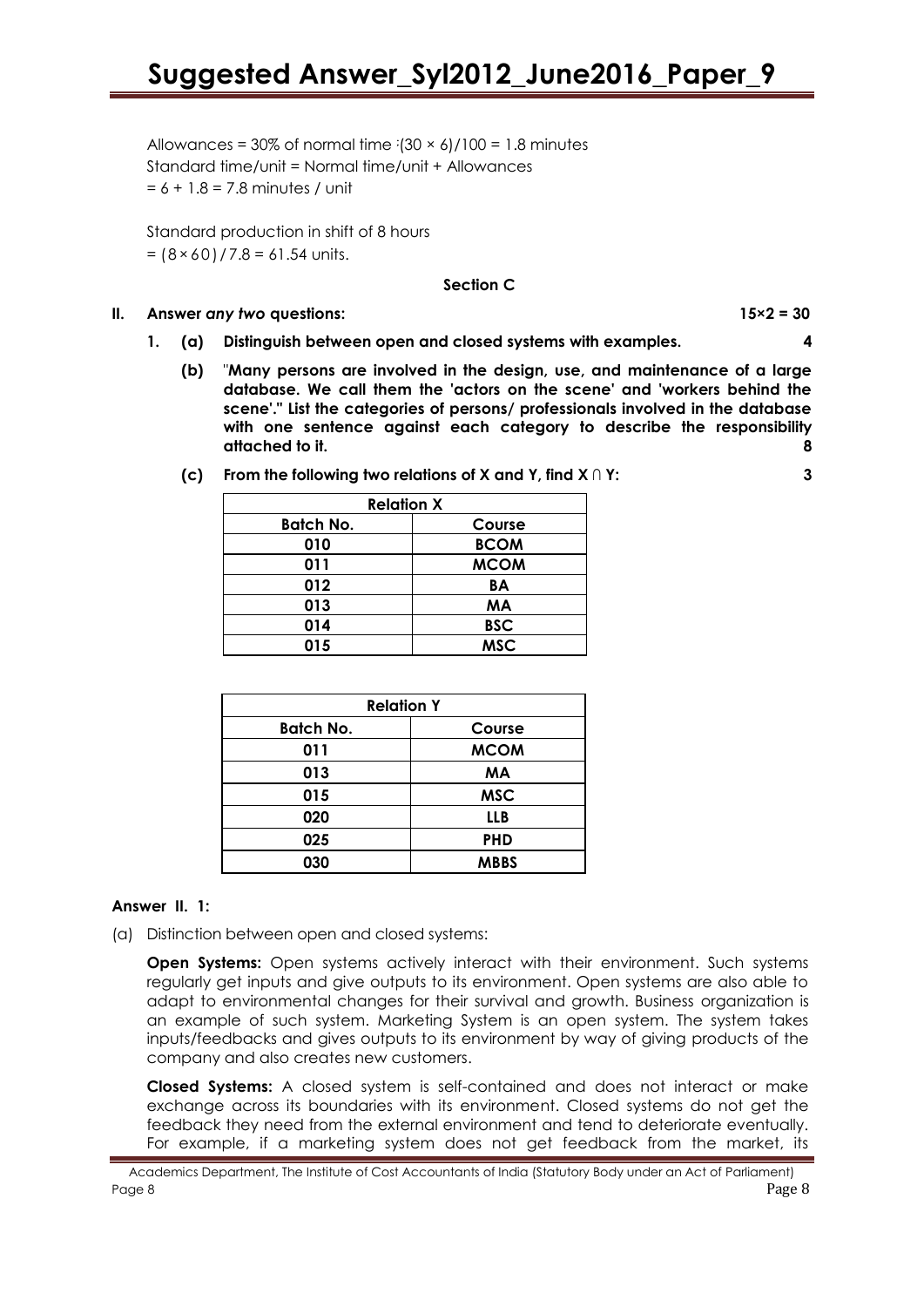efficiency will gradually continue to decrease. It is not subject to disturbances from its environment. A computer program can be taken as an example of relatively closed system because, it accepts only previously defined inputs, processes them and provides previously defined outputs and it does not change with the change in environment.

(b) The categories of persons / professionals involved in the database are listed below:

#### **Actors on the scene**

- (i) Database Administrators: The DBA is responsible for authorizing access to the database, for coordinating and monitoring its use, and for acquiring software and hardware resources as needed.
- (ii) Database Designers: Database designers are responsible for identifying the data to be stored in the database and for choosing appropriate structures to represent and store such data.
- (iii) End Users: End users are the people whose jobs require access to the database forquerying, updating, and generating reports, viz. Casual End Users, Naive or Parametric End Users, Sophisticated End Users, and Stand Alone Users.
- (iv) System Analysts: System Analysts determine the requirements of end users, especially naive and parametric end users, and develop specifications for canned transactions that meet these requirements.
- (v) Application Programmers: Application programmers implement these specifications as programs, test, debug, document and maintain these canned transactions.

#### **Workers behind the Scene**

- (vi) DBMS system designers and implementers: DBMS system designers and implementers are persons who design and implement the DBMS modules and interfaces as a software package.
- (vii) Tool developers: Tool developers include persons who design and implement Tools — the software packages that facilitate database system design and use, and help improve performance.
- (viii) Operators and maintenance personnel: Operators and maintenance personnel are the system administration personnel who are responsible for the actual running and maintenance of the hardware and software environment for the database system

| . .            |  |
|----------------|--|
| ۰.<br>. .<br>v |  |

| <b>XNY</b> |             |  |  |
|------------|-------------|--|--|
| Batch No.  | Course      |  |  |
| 01 I       | <b>MCOM</b> |  |  |
| 013        | MA          |  |  |
| 01.5       | MSC.        |  |  |

- **2. (a) State the main reasons for the spread of E-commerce. 6**
	- **(b) State the advantages of using pre-written application packages. 4**
	- **(c) List the various phases in implementing BPR and explain each phase in one sentence only.** 5

#### **Answer II. 2:**

- (a) Main Reasons for the Spread of E-commerce:
	- (i) Digital convergence, i.e., it means that due to digital revolution almost all digital devices can communicate with one another.

Academics Department, The Institute of Cost Accountants of India (Statutory Body under an Act of Parliament) Page 9 Page 9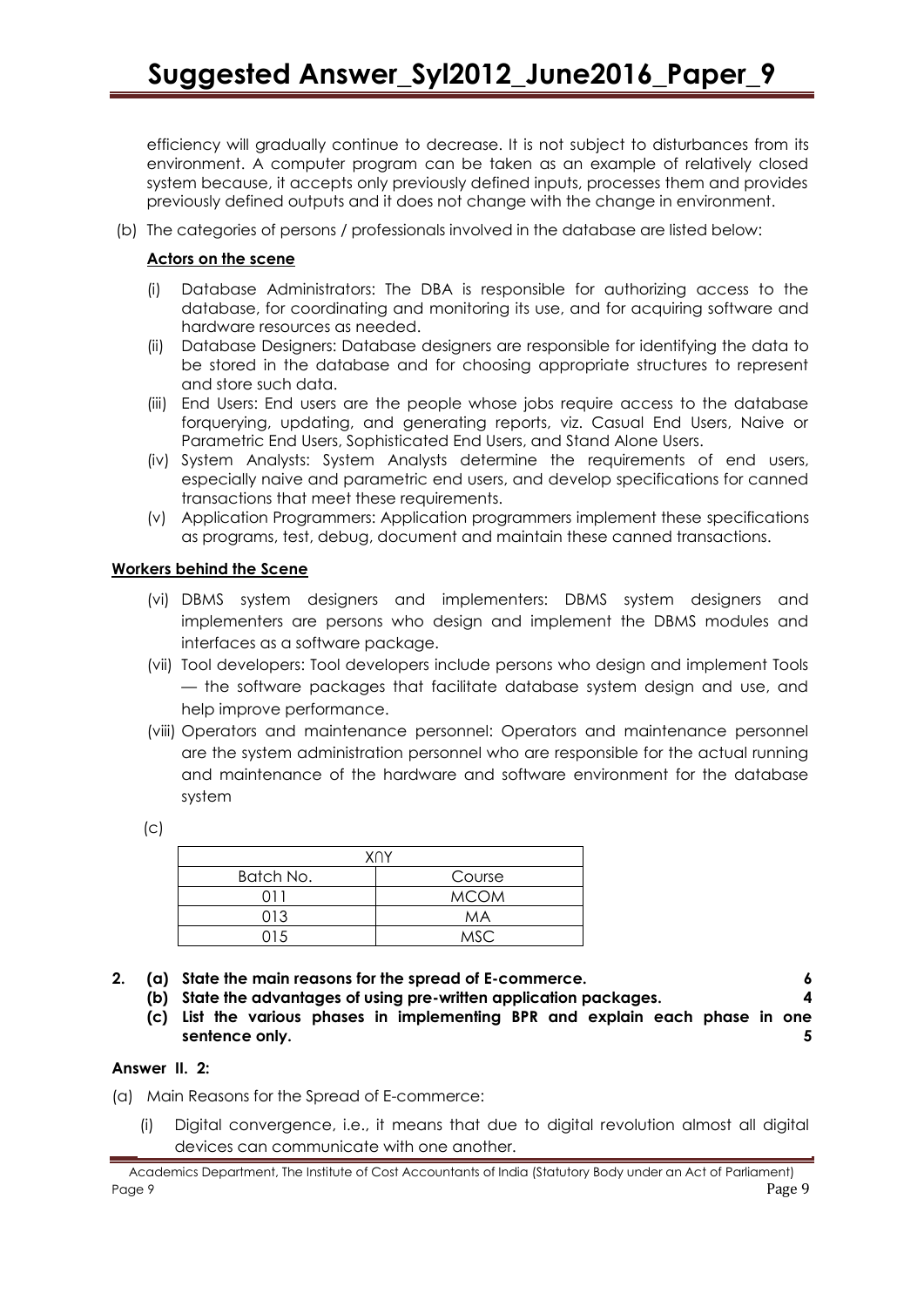- (ii) Today's E-commerce is available to anyone, anywhere in the world, anytime  $24 \times 7$ (24 hours a day, 7 days a week).
- (iii) It helps in bringing about positive changes in an organization.
- (iv) People are now having a widespread access to IT and Personal Computers (PCs).
- (v) E-commerce helps in reducing operating costs and increasing profit margins due to global operations.
- (vi) Demand for customized products and services is increasing.
- (b) The advantages of using pre-written application packages are summarized below:
	- **(i) Rapid implementation:** Just after purchasing, application packages are readily available but software developed in-house may take months or even years.
	- **(ii) Low risk:** Organizations know the cost and its price as the application package is available in finished condition. With in-house developed software, there is an uncertainty with regard to both the quality of the final product and its final cost.
	- **(iii) Quality:** Due to high expertise of the firms engaged in application package developments, it can provide better software. In contrast, in-house programmers often have to work over a wide range of application areas and they may not be possessing expertise for undertaking proposed software development.
	- **(iv) Cost:** A pre-written application package generally costs less than an in-house developed package. In addition, many hidden costs are faced by organisations who want to develop applications in-house.
- (c) Implementation phases of BPR (Business Process Re-engineering):
	- (i) Project kick off: Project goal, project team and communication standards are agreed upon.
	- (ii) Process identification and data gathering: "As is" processes are assembled through flow charts and analysed to identify major and strategic business processes to be re-engineered.
	- (iii) Process Re-engineering: Non-value adding activities and excess control are identified, checked with customer value as a focal point, impact of new technologies on process improvement evaluated, and Workflow Automation and ERP etc. envisaged.
	- (iv) Blueprint of new system: Blueprinting involves modeling workflow and information requirement, of new business processes.
	- (v) Transformation: A migration strategy and a migration plan of transformation are adopted to establish new organizational structure, detailed training and reallocation of workforce, and cut off dates for implementation.
- **3. (a) 'OLTP are being adopted in wider scale to have certain advantages'. List three major advantages. 3**
	- **(b) Fill in the blanks in the context of relational database management system: 1×4 = 4**
		- **(i) In a formal relational model, a row is called a \_\_\_\_\_\_\_\_\_\_\_.**
		- **(ii) A \_\_\_\_\_\_\_\_\_ header is called an attribute.**
		- **(iii) The data type describing the types of values, appearing in each column, is called a \_\_\_\_\_\_\_\_\_\_.**
		- **(iv) RDBMS supports a \_\_\_\_\_\_\_\_\_\_structure for the data with enforced relationship between the \_\_\_\_\_\_\_\_\_\_\_\_.**
	- **(c) State two distinctive features of each of the following terminologies used in a business situation:**
		- **(i) Management Information System, (ii) Decision Support System, (iii) Executive**

Academics Department, The Institute of Cost Accountants of India (Statutory Body under an Act of Parliament) Page 10 **Page 10** Page 10 **Page 10** Page 10 **Page 10** Page 10 **Page 10** Page 10